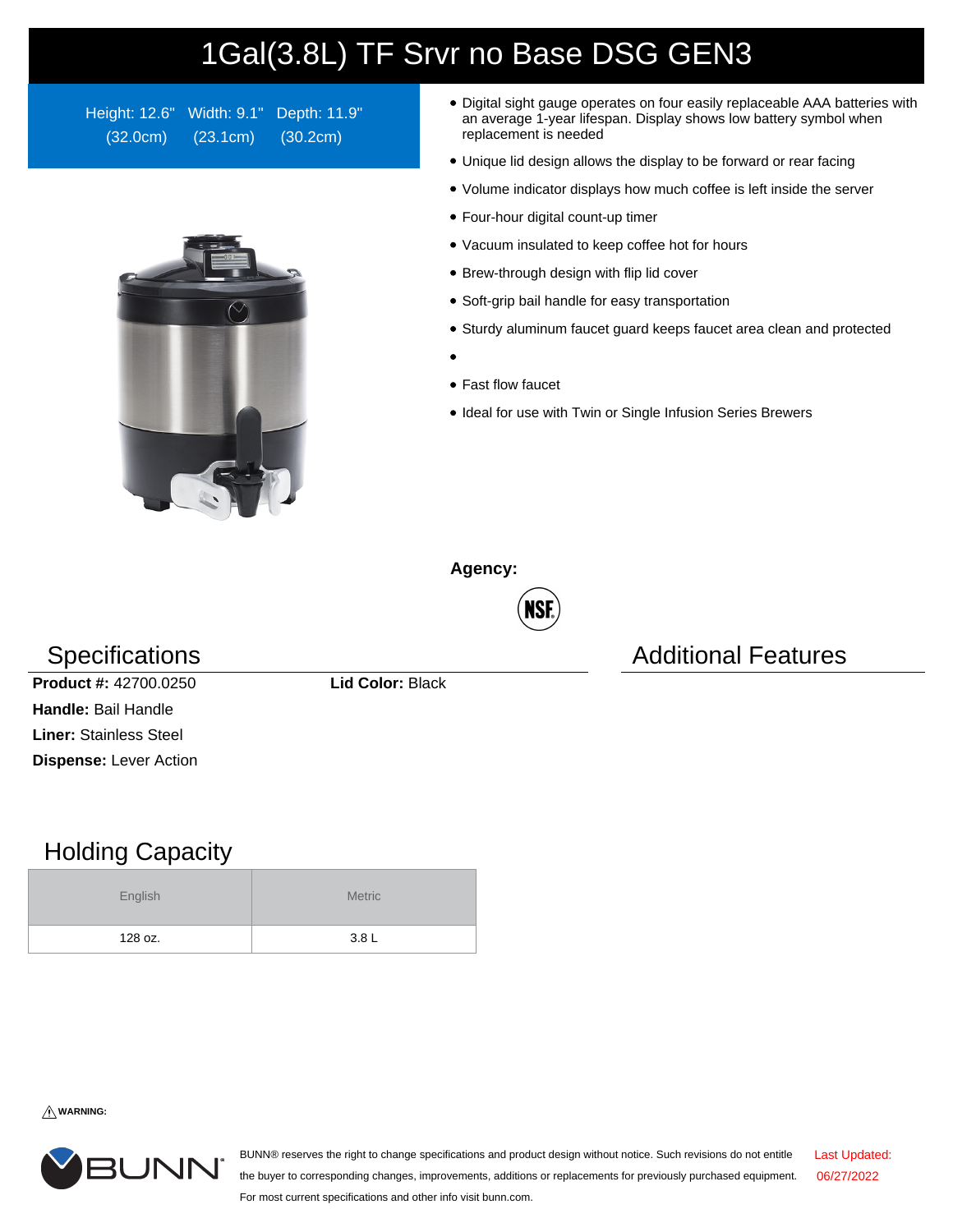

| Unit          |            |           |            | Shipping |            |            |            |                         |
|---------------|------------|-----------|------------|----------|------------|------------|------------|-------------------------|
|               | Height     | Width     | Depth      | Height   | Width      | Depth      | Weight     | <b>Volume</b>           |
| English       | $12.6$ in. | $9.1$ in. | $11.9$ in. | 16.6 in. | $11.9$ in. | $15.3$ in. | 10.150 lbs | $1.752$ ft <sup>3</sup> |
| <b>Metric</b> | 32.0 cm    | 23.1 cm   | 30.2 cm    | 42.2 cm  | 30.3 cm    | 38.7 cm    | 4.604 kgs  | $0.050 \text{ m}^3$     |



BUNN® reserves the right to change specifications and product design without notice. Such revisions do not entitle the buyer to corresponding changes, improvements, additions or replacements for previously purchased equipment. For most current specifications and other info visit bunn.com.

Last Updated: 06/27/2022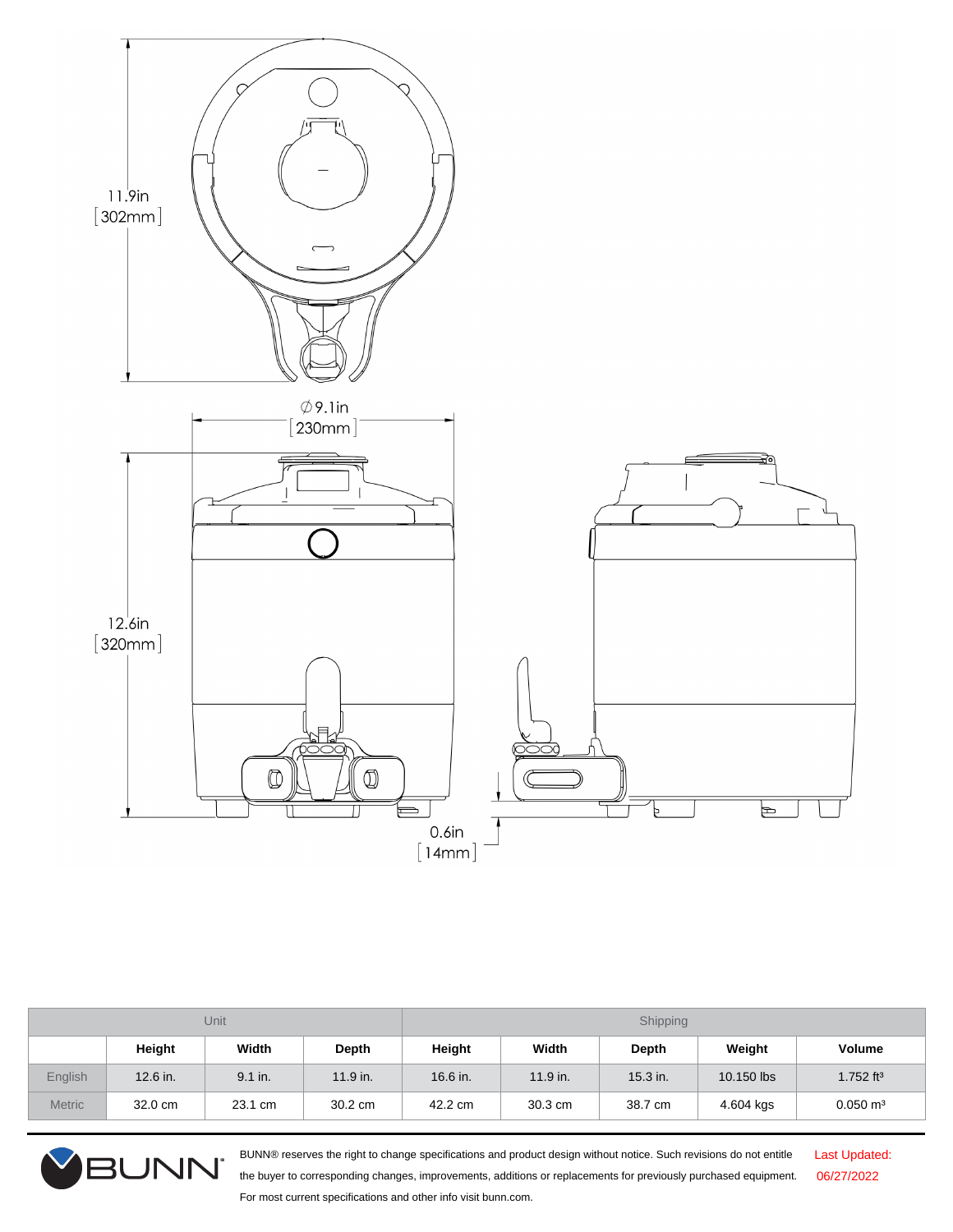## Related Products & Accessories:1Gal(3.8L) TF Srvr no Base DSG GEN3(42700.0250)





BUNN® reserves the right to change specifications and product design without notice. Such revisions do not entitle the buyer to corresponding changes, improvements, additions or replacements for previously purchased equipment. For most current specifications and other info visit bunn.com. Last Updated: 06/27/2022